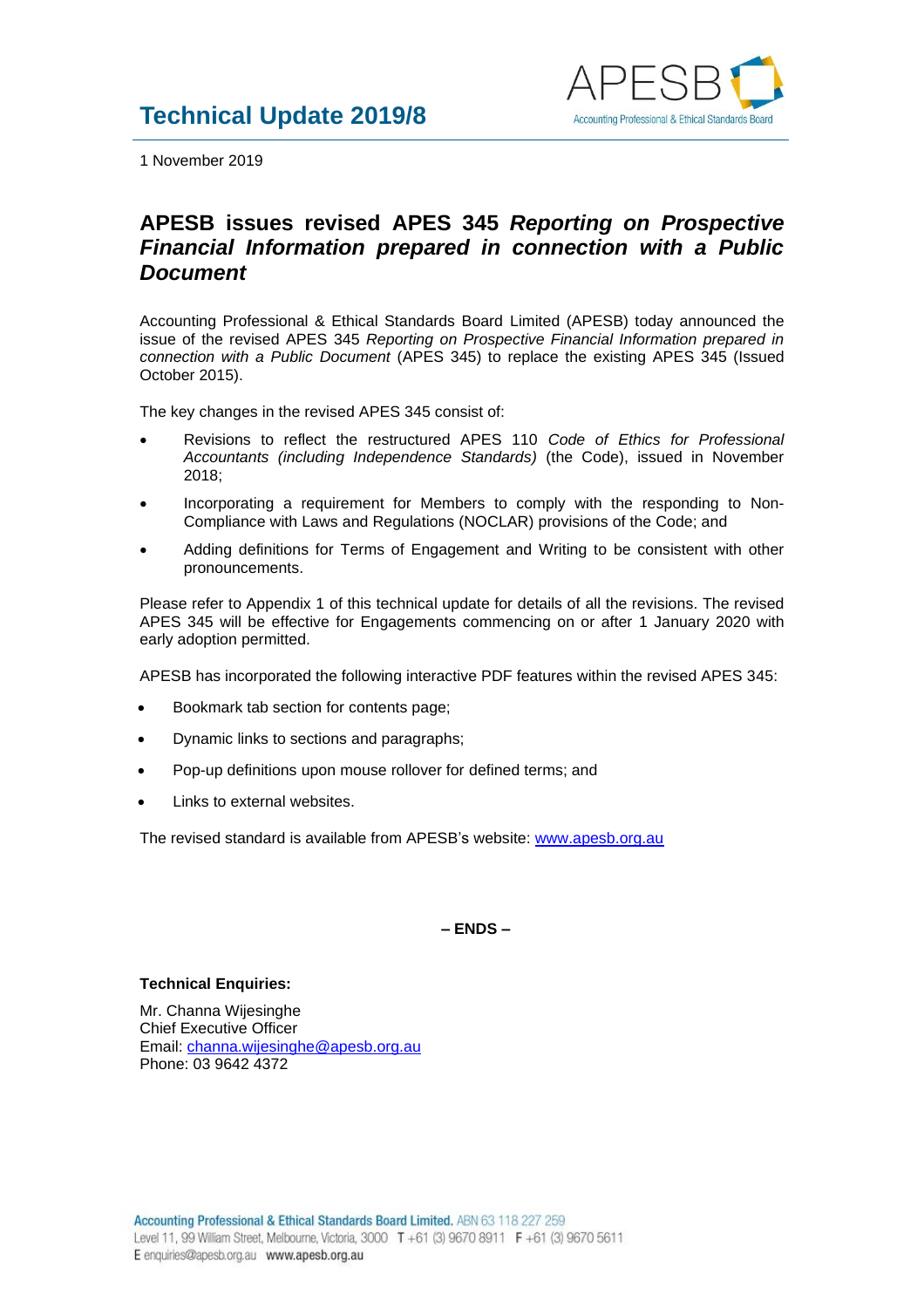## **Appendix 1**

### **Revision to APES 345 (Issued October 2015)**

Accounting Professional & Ethical Standards Board Limited (APESB) has approved the following revisions to APES 345 *Reporting on Prospective Financial Information in connection with a Public Document* which was originally issued in November 2008 and revised in October 2015 (extant APES 345).

| Paragraph<br><b>Reference</b> | <b>Revisions</b>                                                                                                                                                                                                                                                                                                                                                                                                                      |
|-------------------------------|---------------------------------------------------------------------------------------------------------------------------------------------------------------------------------------------------------------------------------------------------------------------------------------------------------------------------------------------------------------------------------------------------------------------------------------|
| 1.2                           | Accounting Professional & Ethical Standards Board Limited (APESB) has<br>revised professional standard APES 345 Reporting on Prospective<br>Financial Information prepared in connection with a Public Document (the<br>Standard), which is effective for Engagements commencing on or after 01<br>January 2016 2020 and supersedes APES 345 issued in November 2008<br>October 2015. Earlier adoption of this Standard is permitted. |
| 1.5                           | Members in Public Practice practising outside of Australia shall follow<br>the mandatory requirements of APES 345 to the extent to which they<br>are not prevented from so doing by specific requirements of local<br>laws and/or regulations and/or laws in the country in which they are<br>working.                                                                                                                                |
| 1.6 10                        | [Paragraph 1.10 of the extant APES 345 remains unchanged but has been<br>relocated to paragraph 1.6].                                                                                                                                                                                                                                                                                                                                 |
| 1.76                          | Members in Public Practice shall be familiar comply with relevant<br>other applicable Professional Standards and be familiar with relevant<br>guidance notes when providing Professional Services. All Members<br>shall comply with the fundamental principles outlined in the Code.                                                                                                                                                  |
| 1.8 7 to 1.10 9               | [Paragraphs 1.7 to 1.9 of the extant APES 345 remain unchanged but have<br>been relocated to paragraphs 1.8 to 1.10].                                                                                                                                                                                                                                                                                                                 |
| $\overline{2}$                | Defined terms are shown in the body of the Standard in title case.                                                                                                                                                                                                                                                                                                                                                                    |
|                               | For the purpose of this Standard:                                                                                                                                                                                                                                                                                                                                                                                                     |
| $\overline{2}$                | Acceptable Level means a level at which a Member in Public Practice<br>using the reasonable and informed third party test would be likely to<br>conclude, weighing all the specific facts and circumstances available to that<br>the Member in Public Practice at that time, that compliance complies with<br>the fundamental principles is not compromised.                                                                          |
| $\overline{2}$                | Assurance Engagement means an Engagement in which a Member in<br>Public Practice aims to obtain sufficient appropriate evidence in order to<br>express a conclusion designed to enhance the degree of confidence of the<br>intended users other than the responsible party about the subject matter<br>information (that is, the outcome of the measurement or evaluation of an<br>underlying subject matter against criteria).       |
|                               | This includes an Engagement in accordance with the Framework for<br>Assurance Engagements issued by the AUASB or in accordance with<br>specific relevant standards, such as International Standards on Auditing, for<br>Assurance Engagements.                                                                                                                                                                                        |
|                               | (For guidance on Assurance Engagements, see the Framework for<br>Assurance Engagements issued by the AUASB. The Framework for<br>Assurance Engagements describes the elements and objectives of an<br>Assurance Engagement and identifies Engagements to which Australian                                                                                                                                                             |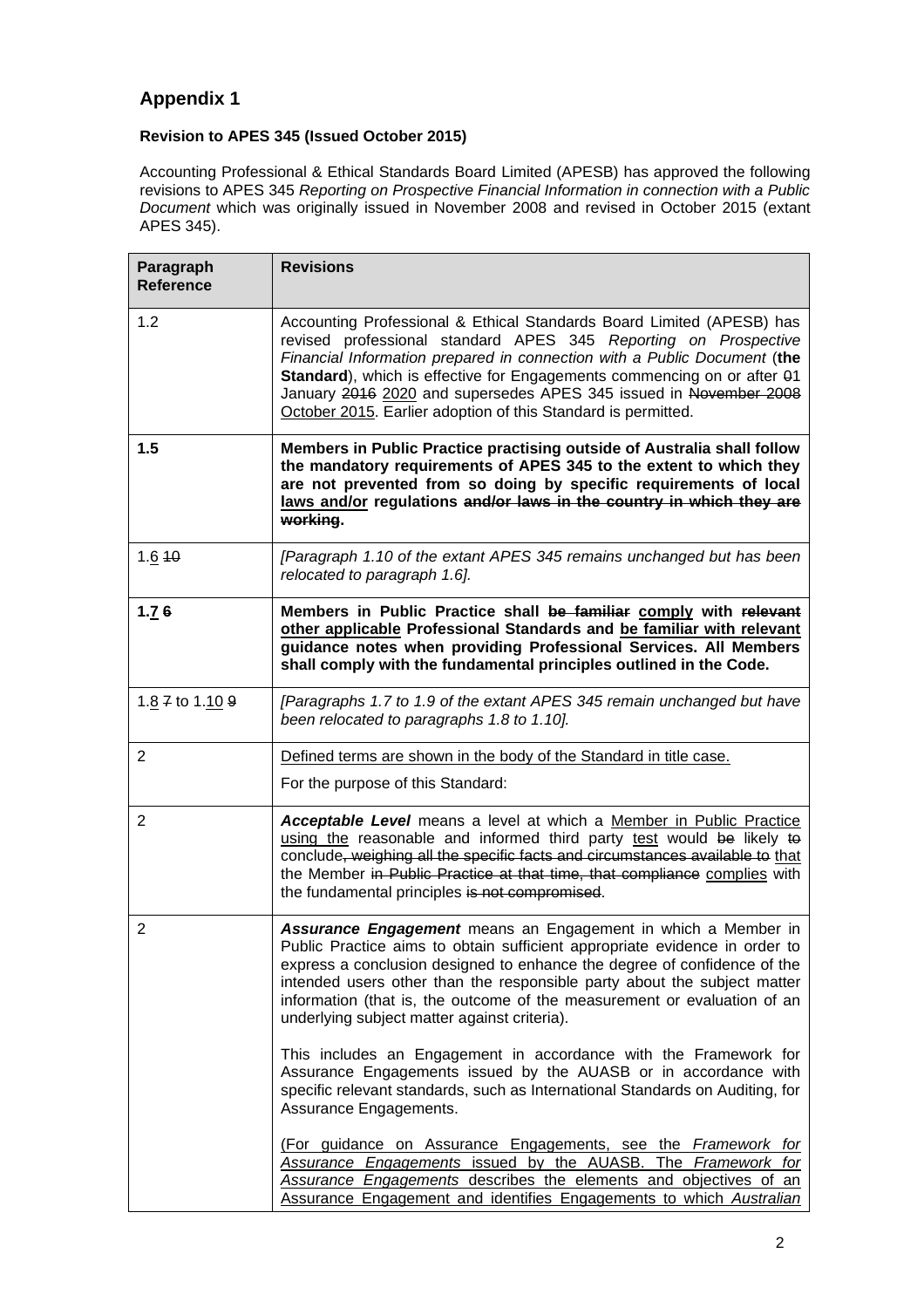| Paragraph<br><b>Reference</b> | <b>Revisions</b>                                                                                                                                                                                                                                                                                                                                                                                                                                                                                                                                                    |
|-------------------------------|---------------------------------------------------------------------------------------------------------------------------------------------------------------------------------------------------------------------------------------------------------------------------------------------------------------------------------------------------------------------------------------------------------------------------------------------------------------------------------------------------------------------------------------------------------------------|
|                               | <b>Auditing Standards (ASAs), Standards on Review Engagements (ASREs)</b><br>and Standards on Assurance Engagements (ASAEs) apply.)                                                                                                                                                                                                                                                                                                                                                                                                                                 |
| $\overline{2}$                | <b>Code</b> means APES 110 Code of Ethics for Professional Accountants<br>(including Independence Standards).                                                                                                                                                                                                                                                                                                                                                                                                                                                       |
| 2                             | <b>Engagement Document</b> means the document (i.e. letter, agreement or<br>any other appropriate means) in which the Terms of Engagement are<br>specified in a written form Writing.                                                                                                                                                                                                                                                                                                                                                                               |
| $\overline{2}$                | <b>Engagement Team</b> means all Partners and staff performing the<br>Engagement, and any individuals engaged by the Firm or a Network Firm<br>who perform procedures on the Engagement. This excludes External<br>Experts engaged by the Firm or by a Network Firm.                                                                                                                                                                                                                                                                                                |
| $\overline{2}$                | Independence is comprises:                                                                                                                                                                                                                                                                                                                                                                                                                                                                                                                                          |
|                               | Independence of mind – the state of mind that permits the expression<br>(a)<br>of a conclusion without being affected by influences that compromise<br>professional judgement, thereby allowing an individual to act with<br>integrity, and exercise objectivity and professional scepticism.                                                                                                                                                                                                                                                                       |
|                               | Independence in appearance - the avoidance of facts and<br>(b)<br>circumstances that are so significant that a reasonable and informed<br>third party would be likely to conclude, weighing all the specific facts<br>and circumstances, that a Firm's, or a member of the an Engagement<br>Team's, member's integrity, objectivity or professional scepticism has<br>been compromised.                                                                                                                                                                             |
| $\overline{2}$                | Member in Public Practice means a Member, irrespective of functional<br>classification (e.g. for example, audit, tax or consulting) in a Firm that<br>provides Professional Services. This term is also used to refer to a Firm of<br>Members in Public Practice and means a practice entity and a participant in<br>that practice entity as defined by the applicable Professional Body.                                                                                                                                                                           |
| $\overline{2}$                | <b>Network</b> means a larger structure:                                                                                                                                                                                                                                                                                                                                                                                                                                                                                                                            |
|                               | (a)<br>That is aimed at co-operation cooperation; and                                                                                                                                                                                                                                                                                                                                                                                                                                                                                                               |
|                               | (b)<br>That is clearly aimed at profit or cost sharing or shares common<br>ownership, control or management, common quality control policies<br>and procedures, common business strategy, the use of a common<br>brand-name, or a significant part of professional resources.                                                                                                                                                                                                                                                                                       |
| $\overline{2}$                | Professional Activity means an activity requiring accountancy or related<br>skills undertaken by a Member, including accounting, auditing, taxation,<br>management consulting, and financial management.                                                                                                                                                                                                                                                                                                                                                            |
| $\overline{2}$                | Terms of Engagement means the terms and conditions that are agreed<br>between the Client and the Member in Public Practice for the Engagement.                                                                                                                                                                                                                                                                                                                                                                                                                      |
| 2                             | <b>Those Charged with Governance</b> means the person(s) or organisation(s)<br>(for example, a corporate trustee) with responsibility for overseeing the<br>strategic direction of the entity and obligations related to the accountability<br>of the entity. This includes overseeing the financial reporting process. For<br>some entities in some jurisdictions, Those Charged with Governance may<br>might include management personnel, for example, executive members of<br>a governance board of a private or public sector entity, or an owner-<br>manager. |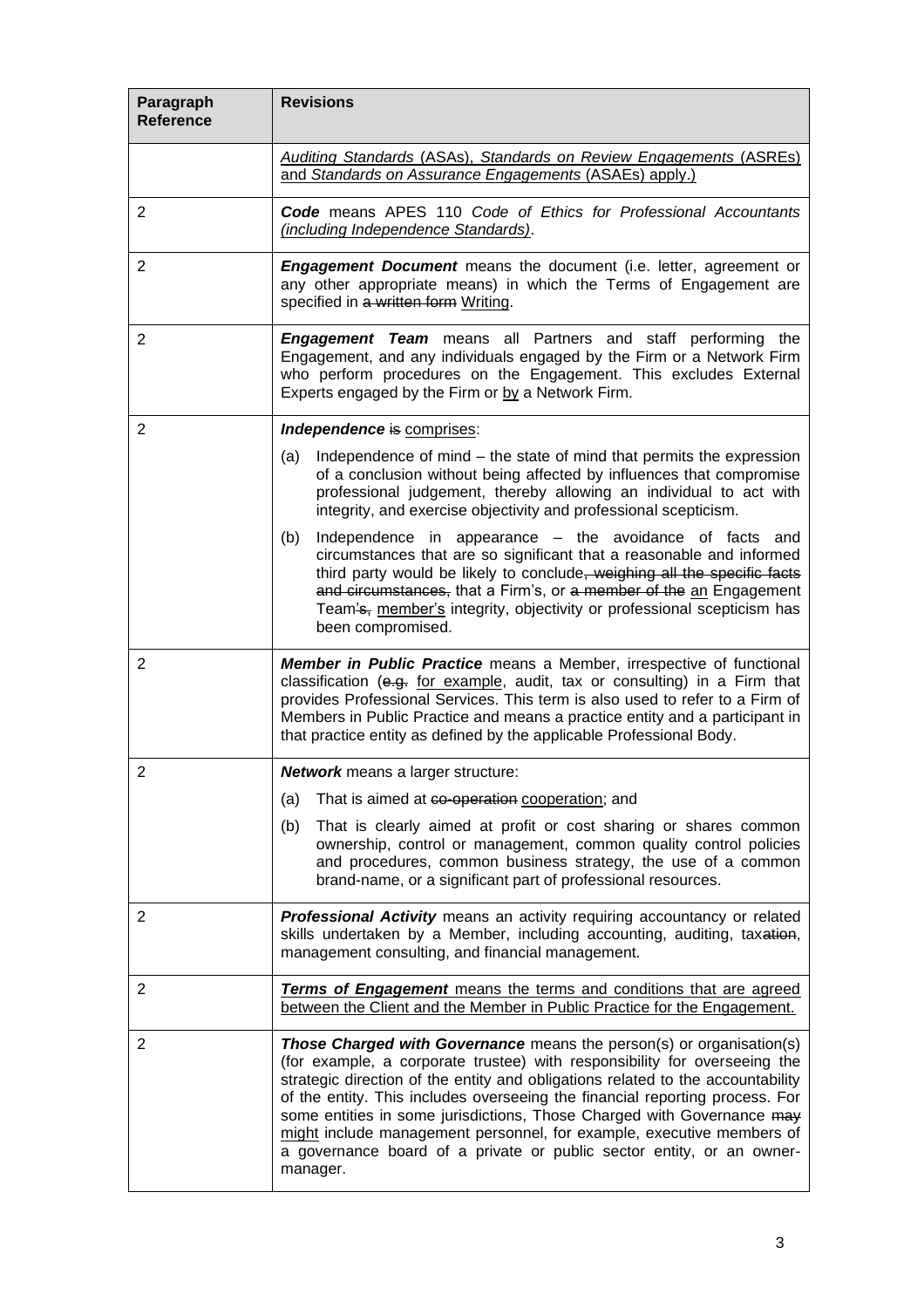| Paragraph<br><b>Reference</b> | <b>Revisions</b>                                                                                                                                                                                                                                                                                                                                                                                                                          |
|-------------------------------|-------------------------------------------------------------------------------------------------------------------------------------------------------------------------------------------------------------------------------------------------------------------------------------------------------------------------------------------------------------------------------------------------------------------------------------------|
| $\overline{2}$                | <b>Writing</b> means a mode of representing or reproducing words in a visible<br>form and includes words in an electronic format capable of being converted<br>to printed text.                                                                                                                                                                                                                                                           |
| 3.1                           | A Members in Public Practice undertaking a Reporting Service<br>Engagements shall comply with Section 100 Introduction and<br><b>Fundamental Principles Part 1 Complying with the Code, Fundamental</b><br>Principles and Conceptual Framework of the Code and relevant<br>legislation laws and regulations.                                                                                                                              |
| 3.2                           | Members in Public Practice shall comply with Section 310 220<br>Conflicts of Interest and Section 280 Objectivity - All Services in of<br>the Code.                                                                                                                                                                                                                                                                                       |
| 3.3                           | In accordance with Section 100 Introduction and Fundamental<br>Principles Complying with the Code of the Code, a Members in Public<br>Practice shall observe and comply with their the Member's public<br>interest obligations when they provide providing a Professional<br>Services in respect of a Reporting Service Engagements.                                                                                                      |
| 3.4                           | When a Member in Public Practice is engaged to perform a Reporting<br>Service Engagement which requires Independence or purports to be<br>independent, a the Member in Public Practice shall comply with<br>Independence as defined in this Standard.                                                                                                                                                                                     |
| 3.5                           | Member<br><b>Public</b><br><b>Practice</b><br>shall consider<br>whether the<br>A<br>in.<br>circumstances of the Reporting Service Engagement make the<br>Engagement an Assurance Engagement under the Framework for<br>Assurance Engagements issued by the Auditing and Assurance<br><b>Standards Board AUASB.</b>                                                                                                                        |
| 3.6                           | Where a Reporting Service Engagement is<br>an Assurance<br>Engagement, the Member in Public Practice shall comply with Section<br>290 Independence - Audit and Review Engagements or Section 291<br>Independence - Other Assurance Engagements<br>Part<br>4A<br>Independence for Audit and Review Engagements or Part 4B<br>Independence for Assurance Engagements Other than Audit and<br>Review Engagements of the Code, as applicable. |
| 3.8                           | A Members in Public Practice performing a Reporting Service<br>Engagements shall maintain professional competence and take due<br>care in the performance of their the Member's work in accordance<br>with Subsection 113 430 Professional Competence and Due Care of<br>the Code.                                                                                                                                                        |
| 3.10                          | When planning to use the work of a suitably qualified third party, a<br>Member in Public Practice shall assess the professional competence<br>and objectivity of that the third party, the engagement terms of the<br>third party, and on completion the appropriateness and adequacy of<br>the work performed.                                                                                                                           |
| 3.11                          | In undertaking a Reporting Service Engagement, a Member in Public<br>Practice should consider the contents of any guidance in respect of such<br>services issued by the Professional Bodies and appropriate regulatory<br>authorities.                                                                                                                                                                                                    |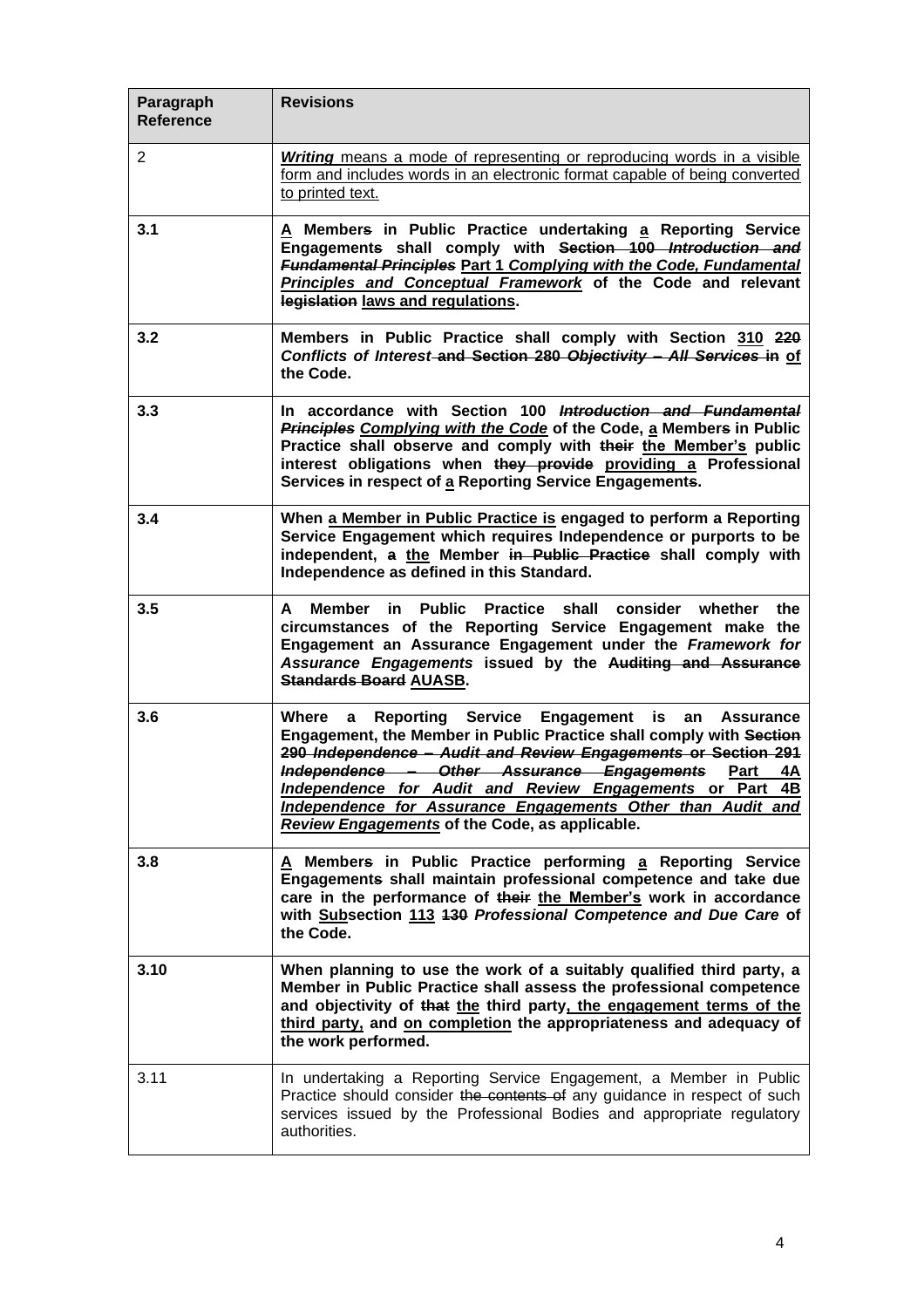| Paragraph<br><b>Reference</b> | <b>Revisions</b>                                                                                                                                                                                                                                                                                                                                                                                                                                                                                                             |
|-------------------------------|------------------------------------------------------------------------------------------------------------------------------------------------------------------------------------------------------------------------------------------------------------------------------------------------------------------------------------------------------------------------------------------------------------------------------------------------------------------------------------------------------------------------------|
| 3.12                          | In accordance with Section 140 Confidentiality of the Code, a A<br>Member in Public Practice who acquires confidential information in<br>the course of performing a Reporting Service Engagement for a Client<br>shall not use that information for any purpose other than the proper<br>performance of the Reporting Service Engagement for that Client<br>comply with Subsection 114 Confidentiality of the Code.                                                                                                          |
| 3.13                          | Unless a Member in Public Practice has a legal, regulatory or<br>professional obligation of disclosure, the Member shall not convey<br>any information relating to a Client's affairs to a third party without the<br><b>Client's permission.</b>                                                                                                                                                                                                                                                                            |
| 3.14                          | Where a Client has given a Member in Public Practice permission to<br>disclose confidential information to a third party, it is preferable that this<br>permission is in wWriting. Where oral permission is obtained, a<br>contemporaneous note should be made and kept on file by the Member<br>recording the relevant details of the Client's approval.                                                                                                                                                                    |
| 3.15                          | Where a Member in Public Practice provides confidential information<br>in accordance with a legal, regulatory or professional obligation of<br>disclosure, the Member shall notify the Client or the relevant third<br>party as soon as practicable, provided that there is no legal<br>prohibition against such notification.                                                                                                                                                                                               |
| 4.1                           | A Member in Public Practice shall document and communicate the<br>Terms of Engagement to provide the Reporting Service Engagement<br>to a Client in an Engagement Document in accordance with APES 305<br><b>Terms of Engagement.</b>                                                                                                                                                                                                                                                                                        |
| 4.2                           | A Member in Public Practice who is approached by a potential Client<br>to undertake a Reporting Service Engagement shall comply with the<br>requirements of Section 210 320 Professional Appointments of the<br>Code.                                                                                                                                                                                                                                                                                                        |
| 4.3                           | A Member in Public Practice who has utilisesd the services of a<br>suitably qualified third party in connection with the performance of<br>the a Reporting Service Engagement shall not disclose the opinion or<br>the name of that the third party without the prior consent of that party<br>unless the Member has a legal obligation of disclosure.                                                                                                                                                                       |
| 4.4                           | A Member in Public Practice shall gather sufficient and appropriate<br>evidence by such means as inspection, inquiry, computation and<br>analysis to ensure that the conclusions, for which the Member is<br>responsible, are properly supported. When determining the extent and<br>quality of evidence necessary, the Member shall exercise professional<br>judgement, considering the nature of the Reporting Service<br>Engagement, the Terms of the Engagement and the use to which the<br>Public Document will be put. |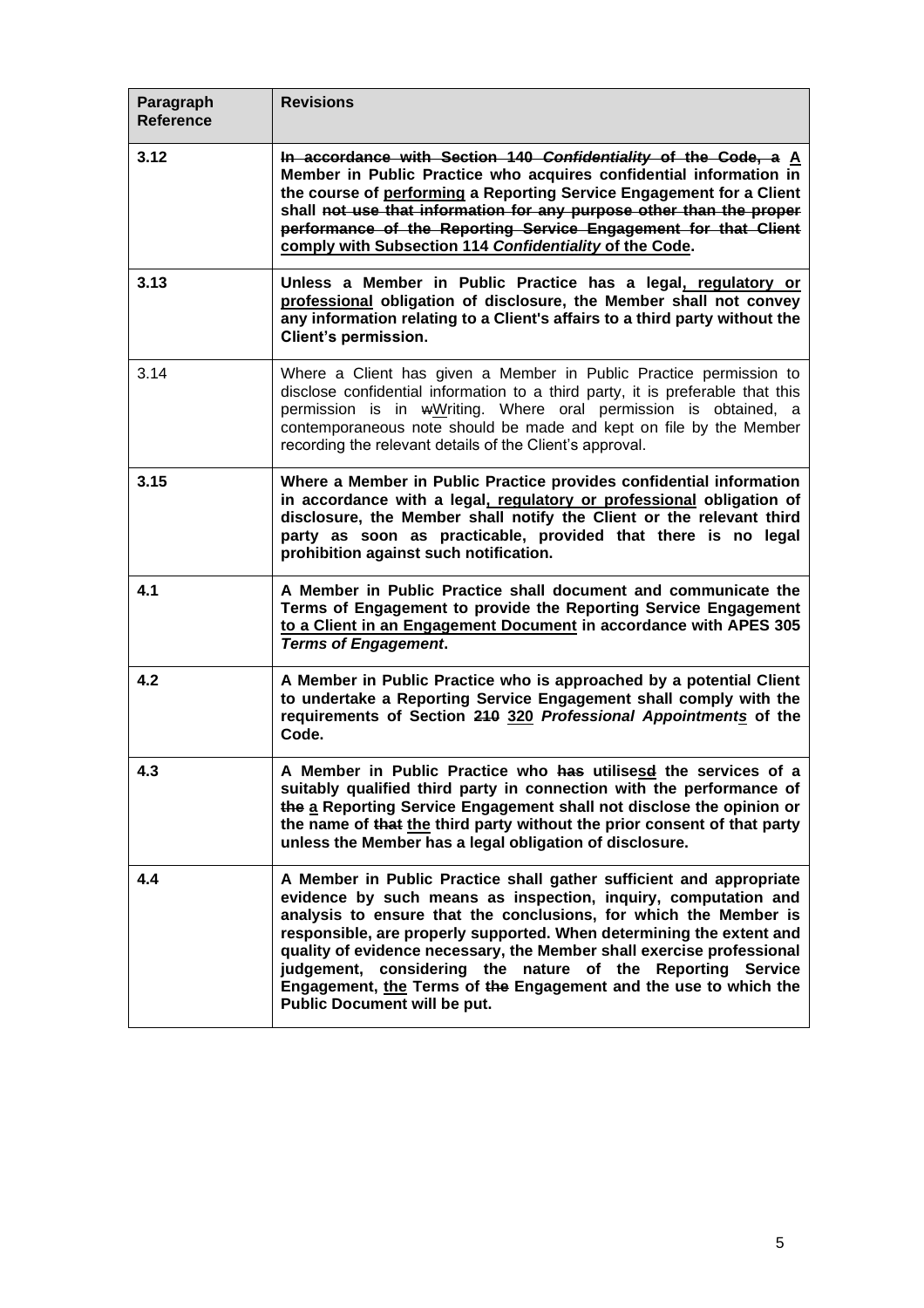| Paragraph<br><b>Reference</b> | <b>Revisions</b>                                                                                                                                                                                                                                                                                                                                                                                                                                                                                                                                                                                                                                                                                                                                                                                                                                                                                                                                               |
|-------------------------------|----------------------------------------------------------------------------------------------------------------------------------------------------------------------------------------------------------------------------------------------------------------------------------------------------------------------------------------------------------------------------------------------------------------------------------------------------------------------------------------------------------------------------------------------------------------------------------------------------------------------------------------------------------------------------------------------------------------------------------------------------------------------------------------------------------------------------------------------------------------------------------------------------------------------------------------------------------------|
| 5.1                           | This section describes specific circumstances arising out of relationships<br>with the Client, which may create threats to the fundamental principles in<br>the Code. Consideration should always be given to what a reasonable and<br>informed third party <sup>1</sup> having knowledge of all relevant information, including<br>safeguards applied, would reasonably conclude to be unacceptable. In<br>situations when no safeguards where threats are available to reduce the<br>threat to not at an Acceptable Level, the only possible actions are to<br>eliminate the activities or circumstances, including interests<br>or<br>relationships that are creating the threat, apply safeguards, where available<br>and capable of being applied, or refuse to accept or continue the Reporting<br>Service Engagement.                                                                                                                                   |
| Footnote 1                    | The term 'reasonable and informed third party' is explained in paragraph<br>120.5 A4 of the Code.                                                                                                                                                                                                                                                                                                                                                                                                                                                                                                                                                                                                                                                                                                                                                                                                                                                              |
| 6.1                           | The Where a Member in Public Practice is providing a Reporting Service<br>Engagement to a Client, the provision of other Professional Services by a<br>the Member in Public Practice to the Client may create threats to<br>compliance with the fundamental principles in the Code. Consequently, it is<br>necessary to evaluate the significance of any threat created by the<br>provision of such Professional Services. In some cases it may be possible<br>to eliminate or reduce such threats by applying safeguards. In other cases<br>no safeguards may be available to reduce the threats to an Acceptable<br>Level. In such a situation, either the Reporting Service Engagement or the<br>other Professional Services should not be carried out.<br>In this Standard "other Professional Services" comprise any Engagement in<br>which a Member provides Professional Services to a Client other than<br>pursuant to a Reporting Service Engagement. |
| 6.2                           | Prior to accepting an Engagement to provide other Professional<br>Services, the Member in Public Practice shall consider and evaluate<br>the significance of whether any threats identified to compliance with<br>the fundamental principles in the Code are created. If the threats<br>identified are other than insignificant not at an Acceptable Level, the<br>Member shall consider and apply safeguards as necessary to<br>eliminate or reduce the threats to an Acceptable Level by:                                                                                                                                                                                                                                                                                                                                                                                                                                                                    |
|                               | Eliminating the circumstances, including<br>(a)<br><i>interests</i><br>or<br>relationships, that are creating the threats;                                                                                                                                                                                                                                                                                                                                                                                                                                                                                                                                                                                                                                                                                                                                                                                                                                     |
|                               | (b) Applying safeguards, where available and capable of being<br>applied, to reduce the threats to an Acceptable Level; or<br>Declining or ending the specific Professional Activity (for<br>(c)<br>example, either the Reporting Service Engagement or the other<br>Professional Services should not be carried out).                                                                                                                                                                                                                                                                                                                                                                                                                                                                                                                                                                                                                                         |
| 6.3                           | A Member in Public Practice shall refuse an Engagement to provide<br>other Professional Services in circumstances where <sub>z</sub> the Engagement<br>Partner responsible for the Reporting Service Engagement considers<br>it probable that a reasonable and informed third party <sup>2</sup> having<br>knowledge of all relevant information including safeguards applied<br>would regard the objectives of the Engagement to provide the other<br>Professional Service, proposed to be undertaken during the<br>Engagement Period, as being inconsistent with the objectives of the<br><b>Reporting Service Engagement.</b>                                                                                                                                                                                                                                                                                                                               |
| Footnote 2                    | The term 'reasonable and informed third party' is explained in paragraph<br>120.5 A4 of the Code.                                                                                                                                                                                                                                                                                                                                                                                                                                                                                                                                                                                                                                                                                                                                                                                                                                                              |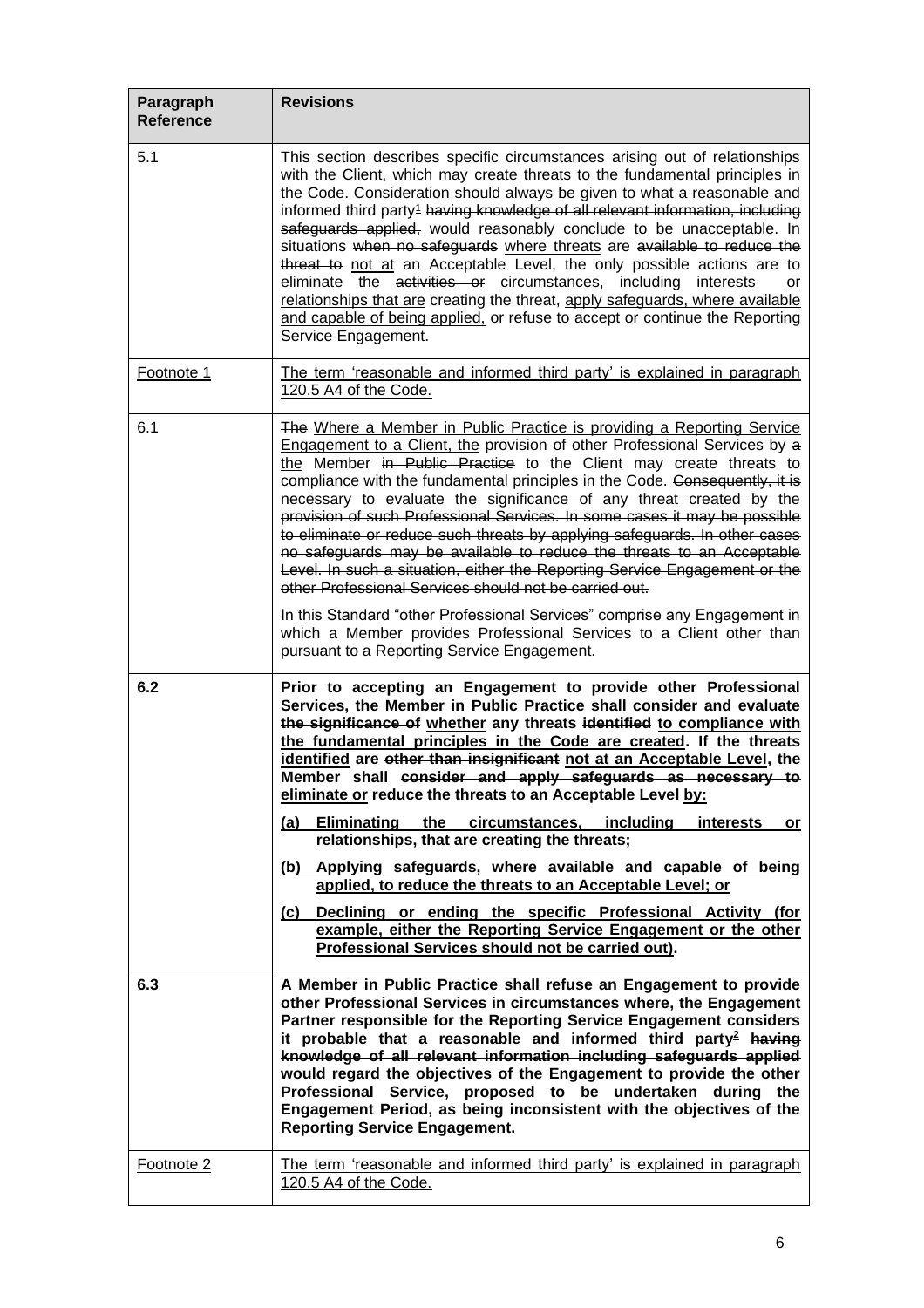| Paragraph<br><b>Reference</b> | <b>Revisions</b>                                                                                                                                                                                                                                                                                                                                                                                                                                                                                                                |
|-------------------------------|---------------------------------------------------------------------------------------------------------------------------------------------------------------------------------------------------------------------------------------------------------------------------------------------------------------------------------------------------------------------------------------------------------------------------------------------------------------------------------------------------------------------------------|
| 7.1                           | A Member in Public Practice shall prepare working papers in<br>accordance with this Standard that appropriately document the work<br>performed, including aspects of the Engagement that have been<br>provided in wWriting. The documentation prepared by the Member<br>shall:                                                                                                                                                                                                                                                  |
|                               | provide a sufficient and appropriate record of the procedures<br>(a)<br>performed for the Reporting Service Engagement;                                                                                                                                                                                                                                                                                                                                                                                                         |
|                               | identify the source of significant information the Member has<br>(b)<br>used in the conduct of the Reporting Service Engagement; and                                                                                                                                                                                                                                                                                                                                                                                            |
|                               | demonstrate that the Reporting Service Engagement was carried<br>(c)<br>out in accordance with this Standard and all other Professional<br>Standards applicable to the Reporting Service Engagement,<br>including policies and procedures established in accordance<br>with APES 320 Quality Control for Firms, and any applicable<br>ethical, legal and regulatory requirements.                                                                                                                                               |
| 8.1                           | A Member in Public Practice shall take all reasonable steps in<br>accordance with the tTerms of Engagement to ensure that the<br>Prospective Financial Information that is the subject of the Reporting<br>Service Engagement does not contain false or misleading<br>information, or omit material information.                                                                                                                                                                                                                |
| 8.2                           | A Member in Public Practice shall take all reasonable steps in<br>accordance with the tTerms of Engagement, to ensure that the Public<br>Document clearly states the basis(es) and key assumptions used in<br>forecasting the Prospective Financial Information.                                                                                                                                                                                                                                                                |
| 8.5                           | If the Member in Public Practice becomes aware that Those Charged<br>with Governance have not taken action appropriate action in<br>accordance with relation to the circumstances described in paragraph<br>8.4, the Member shall consider the Firm's policies and procedures<br>established in accordance with Acceptance and Continuance of Client<br>Relationships and Specific Engagements of APES 320 Quality Control<br>for Firms in determining whether to continue acting for the Client in a<br>professional capacity. |
| 8.7                           | A Member in Public Practice who becomes aware of instances of non-<br>compliance or suspected non-compliance with laws and regulations<br>when providing a Reporting Service Engagement shall comply with<br>Section 360 Responding to Non-Compliance<br>with Laws<br>and<br><b>Regulations of the Code.</b>                                                                                                                                                                                                                    |
| 9.2                           | Matters communicated will generally include the key elements of the<br>Member in Public Practice's consideration of significant matters such as:                                                                                                                                                                                                                                                                                                                                                                                |
|                               | The principal threats, if any, to objectivity and Independence identified<br>by the Member, including consideration of relationships between the<br>Firm and the Client, its related entities and directors and any other<br>entities directly involved in the transaction which is the subject of the<br><b>Public Document;</b>                                                                                                                                                                                               |
|                               | Any safeguards adopted and the reasons why they are considered to<br>be effective;                                                                                                                                                                                                                                                                                                                                                                                                                                              |
|                               | The overall assessment of threats and safeguards to compliance with<br>the fundamental principles;                                                                                                                                                                                                                                                                                                                                                                                                                              |
|                               | The approach adopted in ensuring threats, if any, are at an<br><b>Acceptable Level</b> ; and                                                                                                                                                                                                                                                                                                                                                                                                                                    |